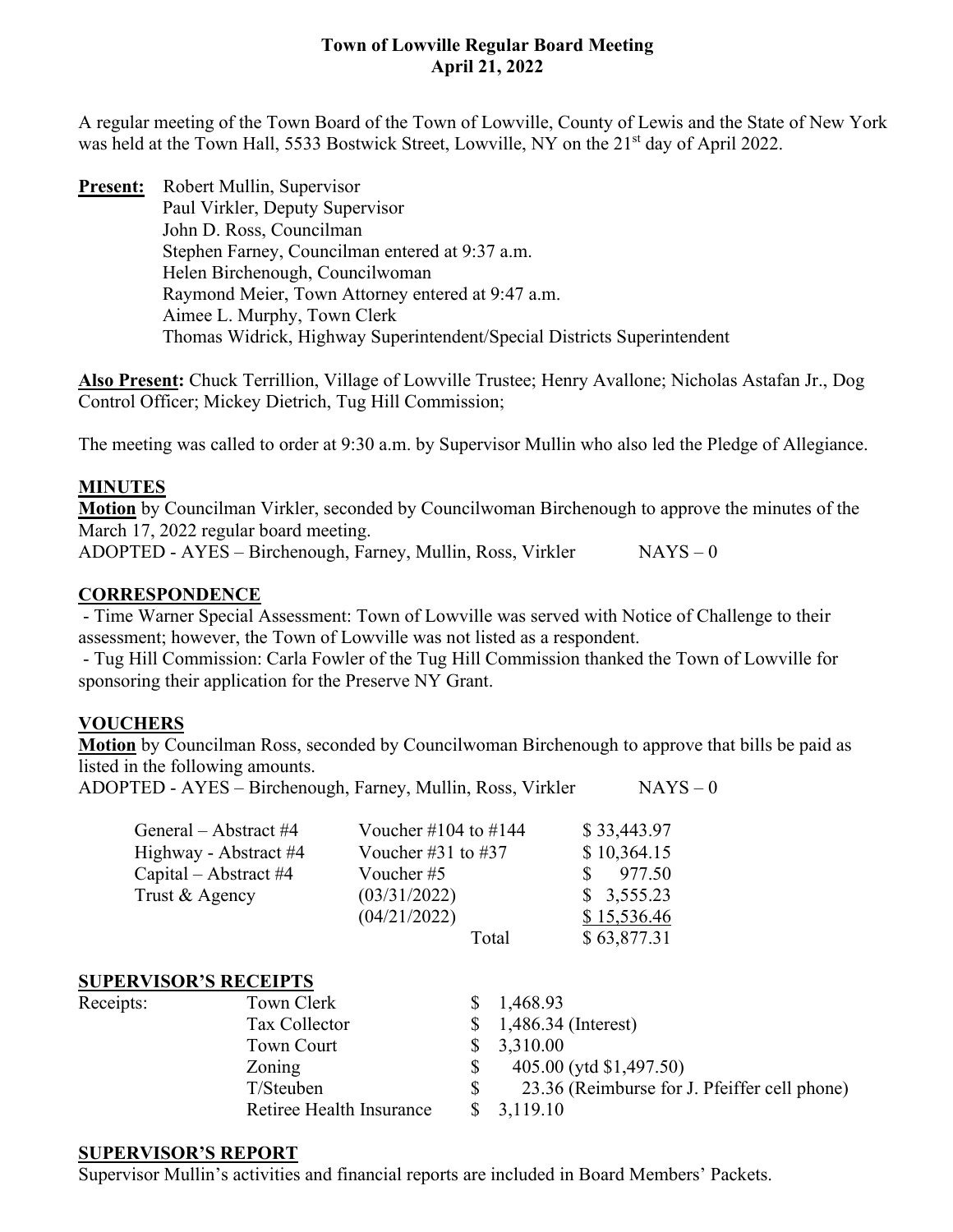**Motion** by Councilwoman Birchenough, seconded by Councilman Ross to accept the Supervisor's receipts, activities and financial reports.

ADOPTED - AYES – Birchenough, Farney, Mullin, Ross, Virkler NAYS – 0

# **DEPARTMENT REPORTS**

## **TOWN CLERK**

- Clerk's Monthly Report is in the Board Members' Packets.

- Confirmed update to code book/eCode. Three (3) new pieces of legislation will be inserted. The estimate to complete the update will be between \$675.00 and \$785.00.

- Deputy Town Clerk Olmstead has finished entering the Village vital records in the computer system.
- Assisted the Tug Hill Commission in applying for a Preserve NY Grant.
- Deputy Town Clerk Olmstead is currently disposing of old records per the retention schedule.
- Filed Certificate of No Referendum for the 2023 Mack truck.
- Standard Workday Resolution is needed for the New York State Retirement System.

## **MOTION** By Councilman Virkler, seconded by Councilman Ross to adopt **Resolution No. 20-2022 "Standard Work Day & Reporting Resolution."**

ADOPTED - AYES – Birchenough, Farney, Mullin, Ross, Virkler NAYS – 0

BE IT RESOLVED, the Town Board of the Town of Lowville hereby establishes the following as standard work days for the following elected/appointed officials – Aimee L. Murphy, Town Clerk/Tax Collector, Selina Olmstead, Deputy Town Clerk, Thomas N. Widrick, Highway & Special Districts Superintendent and Robert Mullin, Town Supervisor - and will report the officials to the New York State and Local Retirement System based on their record of activities maintained and submitted by these officials to the clerk of this body and that said resolution be posted on the Town's Official Website for at least 30 days according to state requirements.

| Office of the New York State Comptroller<br>New York State and Local Referenced System<br>110 State Blved, Albany, New York 12344-0801<br>Please type or print clearly<br>in blue or black ink                                               |                                     |                                                                                          |                                              | Received Date                                                 |                                                                               |                                   |                  | <b>Standard Work Day and</b><br><b>Reporting Resolution for</b><br><b>Elected and Appointed Officials</b> |        |
|----------------------------------------------------------------------------------------------------------------------------------------------------------------------------------------------------------------------------------------------|-------------------------------------|------------------------------------------------------------------------------------------|----------------------------------------------|---------------------------------------------------------------|-------------------------------------------------------------------------------|-----------------------------------|------------------|-----------------------------------------------------------------------------------------------------------|--------|
| <b>Employer Location Code</b><br>  2  6  7<br>3<br>$\circ$                                                                                                                                                                                   |                                     | <b>RS 2417-A</b><br>SEE INSTRUCTIONS FOR COMPLETING FORM ON REVERSE SIDE.<br>[Rev.11/19] |                                              |                                                               |                                                                               |                                   |                  |                                                                                                           |        |
| BE IT RESOLVED, that the Trend Lowlin                                                                                                                                                                                                        |                                     |                                                                                          | J 30087                                      |                                                               | hereby established the following standard work days for these titles and will |                                   |                  |                                                                                                           |        |
| niport the officials to the New York State and Local Retirement based on their record of activities;                                                                                                                                         |                                     | (Name of Employed)                                                                       |                                              | (Leoptian Code)                                               |                                                                               |                                   |                  |                                                                                                           |        |
| <b>Harne</b>                                                                                                                                                                                                                                 | <b>Seeial</b><br>Security<br>Number | <b>NYSLRS ID</b>                                                                         | Title                                        | <b>Current Term</b><br><b>Begin &amp; End</b><br><b>Dates</b> | <b>Standard Work</b><br>Day                                                   | Record of<br>Activities<br>Result | Not<br>Submitted | Paw<br>Frequency                                                                                          | Tier 1 |
| <b>Disclad Officials:</b>                                                                                                                                                                                                                    |                                     |                                                                                          |                                              |                                                               |                                                                               |                                   |                  |                                                                                                           | ┋      |
| Robert J. Mullin                                                                                                                                                                                                                             |                                     |                                                                                          | <b>Town Supervisor</b>                       | 01/01/2020-13/01/2020                                         | 6                                                                             | 11.59                             | □                | Monthly                                                                                                   | □      |
|                                                                                                                                                                                                                                              |                                     |                                                                                          |                                              |                                                               |                                                                               |                                   | П                |                                                                                                           | □      |
|                                                                                                                                                                                                                                              |                                     |                                                                                          |                                              |                                                               |                                                                               |                                   | □                |                                                                                                           | □      |
| Appointed Officials:                                                                                                                                                                                                                         |                                     |                                                                                          |                                              |                                                               |                                                                               |                                   |                  |                                                                                                           |        |
| Aimee L. Murphy                                                                                                                                                                                                                              |                                     |                                                                                          | Town Clerk/Tax Collector   01010822-12010223 |                                                               | 6                                                                             | 21.12                             | п                | Monthly                                                                                                   | □      |
| Selina Olmstead                                                                                                                                                                                                                              |                                     |                                                                                          | TownClerk Deputy   overasse-tatinasse        |                                                               | 6                                                                             | 19.7                              | п                | Monthly                                                                                                   | □      |
| Thomas N. Widrick                                                                                                                                                                                                                            |                                     |                                                                                          | Highway Superintendent owness-rasraces       |                                                               | 6                                                                             | 25.00                             | п                | Monthly                                                                                                   | ◻      |
| Aimee L. Murphy<br>secretary/clark of the governing board of the TOWN Of LOWVIlle<br>of the State of New York.                                                                                                                               |                                     |                                                                                          |                                              |                                                               |                                                                               |                                   |                  |                                                                                                           |        |
| Marte of Secretary or Clerk)                                                                                                                                                                                                                 |                                     |                                                                                          | (Circle one)                                 |                                                               | Name of Employed                                                              |                                   |                  |                                                                                                           |        |
| do hereby certify that I have compared the foregoing with the original resolution passed by such board at a legally convened meeting held on the 21St day of ADIT                                                                            |                                     |                                                                                          |                                              |                                                               |                                                                               |                                   |                  |                                                                                                           | 22     |
| on file as part of the minutes of such meeting, and that same is a true copy thereof and the whole of such original.<br>on this 21st day of April 22<br>IN WITNESS WHEREOF, I have herounto set my/hand and the seal of the Town of Lowville |                                     |                                                                                          |                                              |                                                               |                                                                               |                                   |                  |                                                                                                           |        |
| Name of Employed<br>upky                                                                                                                                                                                                                     |                                     |                                                                                          |                                              |                                                               |                                                                               |                                   |                  |                                                                                                           |        |
| two of Salimium al Clarki<br>Affidavit of Posting: L. Aimed. Mushy                                                                                                                                                                           |                                     |                                                                                          |                                              |                                                               |                                                                               |                                   |                  |                                                                                                           |        |
| being duly sworn, deposes and says that the posting of the Resolution bagan on<br>(Narrii) of Secretary or Clients)<br>04/21/2022<br>and continued for at least 30 days. That the Resolution was available to the public on the:<br>(Cele)   |                                     |                                                                                          |                                              |                                                               |                                                                               |                                   |                  |                                                                                                           |        |
| Employer's website at: WWW.lowville.racog.org<br>$\blacksquare$                                                                                                                                                                              |                                     |                                                                                          |                                              |                                                               |                                                                               |                                   |                  |                                                                                                           |        |
| Town Clerk's Office<br>$\Box$<br>Official sign board at<br>(seal)                                                                                                                                                                            |                                     |                                                                                          |                                              |                                                               |                                                                               |                                   |                  |                                                                                                           |        |
| Main entrance Secretary or Clerk's office at: 5533 Bostwick St., Lowville, NY 13367<br>$p_{\text{loss}}$ 1 $^{-1}$<br>(for additional rows, attach a RS 2417-B form.)                                                                        |                                     |                                                                                          |                                              |                                                               |                                                                               |                                   |                  |                                                                                                           |        |

# **TAX COLLECTOR**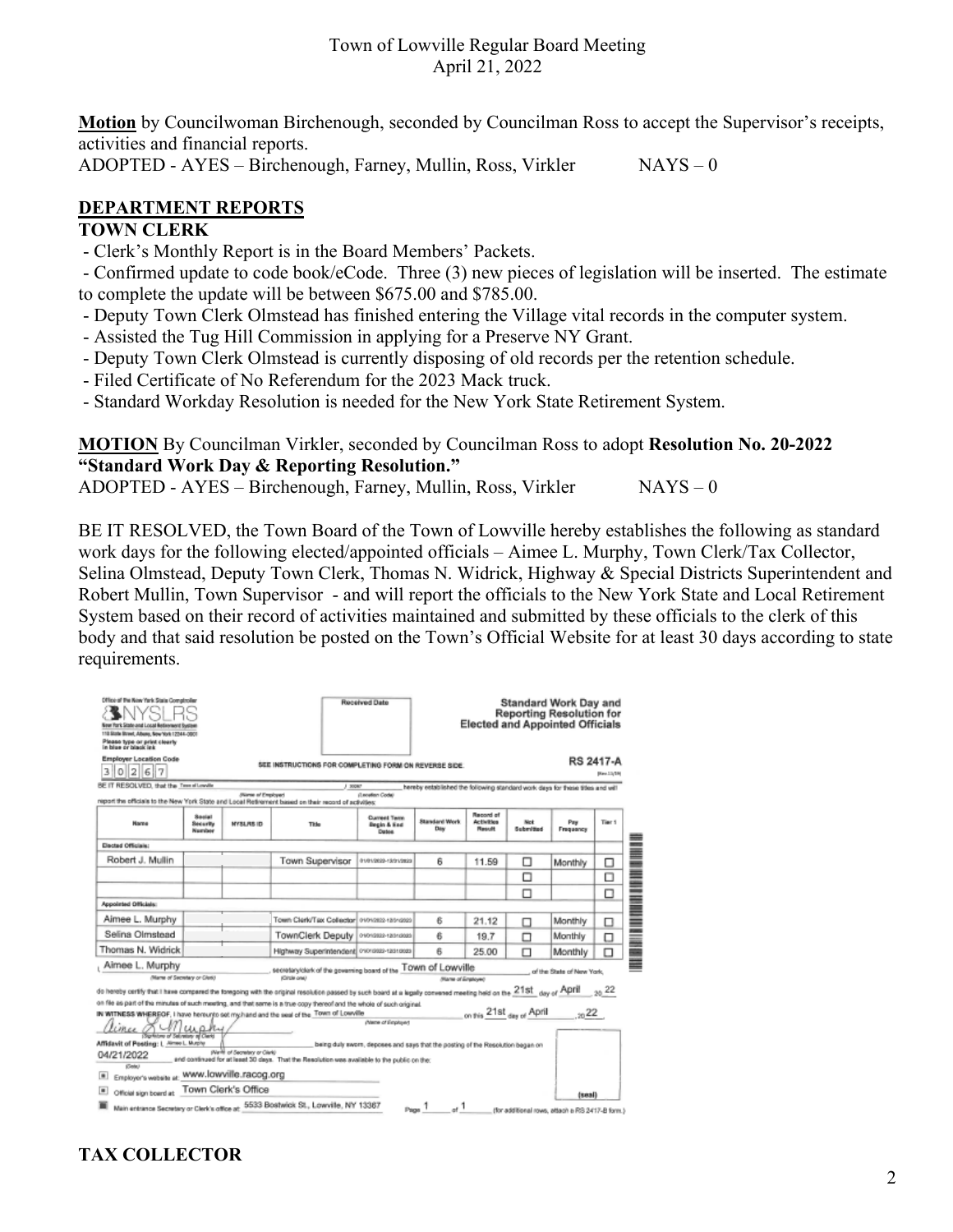Tax Collection report is included in Board Members' Packets.

| Tax Collected:<br>March Interest Collected:<br><b>Bank Interest Collected:</b><br>Total Collected: | S<br>\$<br>S | 79,638.64<br>1,485.90<br>0.44<br>81,124.98 |
|----------------------------------------------------------------------------------------------------|--------------|--------------------------------------------|
| Paid to Supervisor:<br>Paid to Lewis County:                                                       | S.           | 1,486.34<br>79,638.64<br>81,124.98         |
| Total Disbursed:                                                                                   |              |                                            |

**Motion** by Councilman Ross, seconded by Councilwoman Birchenough to accept the Town Clerk and Tax Collector reports as presented.

ADOPTED - AYES – Birchenough, Farney, Mullin, Ross, Virkler NAYS – 0

## **ATTORNEY**

Dog Fee Increase – DCO Astafan and Attorney Meier reviewed the fine structures and suggested an increase in dog license fees as well as the imposition of a late fee. After discussion the following resolution was presented.

**Motion** by Councilman Farney, seconded by Councilwoman Birchenough to adopt **Resolution No. 21-2022, "Fees for the Licensing of Dogs"**.

 $ADOPTED - AYES - Birchenough, Farney, Mullin, Ross, Virkler$  NAYS – 0

Whereas Chapter 107 of the Code of the Town of Lowville establishes a regimen for the regulation of dogs within the Town; and

Whereas Section 107-4 provides for the licensing of dogs and within such section in paragraph C provides for a fee structure for licensing dogs; and

Whereas Section 197-4, paragraph C provides that the Town Board may from time to time review and revise such fees by resolution; Now therefore be it

RESOLVED, that Section 107-4, Paragraph 4 is revised to the extent that the fee for licensing a spayed or neutered dog shall be eleven dollars (\$11.00) which includes the assessment of a one dollar (\$1.00) surcharge for the purpose of carrying out animal population control; and the fee for licensing an unspayed or unneutered dog will be twenty-one dollars (\$21.00) (which includes the assessment of a three dollar (\$3.00) surcharge for the purpose of carrying out animal population control). Furthermore, in addition to the fees set forth herein there shall be a five dollar (\$5.00) late fee imposed for any initial license or any license renewal which shall be more than ten (10) business days late. The fee changes set forth shall take effect on the first day of the month next succeeding the adoption of this resolution.

Dangerous Dog Law – DCO Astafan has requested the Town have its own dangerous dog law. There was a discussion by the Board, Attorney Meier and DCO Astafan. Councilwoman Birchenough requested wording change in section  $A(1)(a)$ . The words "Has previously been classified as at risk" will be changed to "Has exhibited". After additional discussion, the following motion was presented.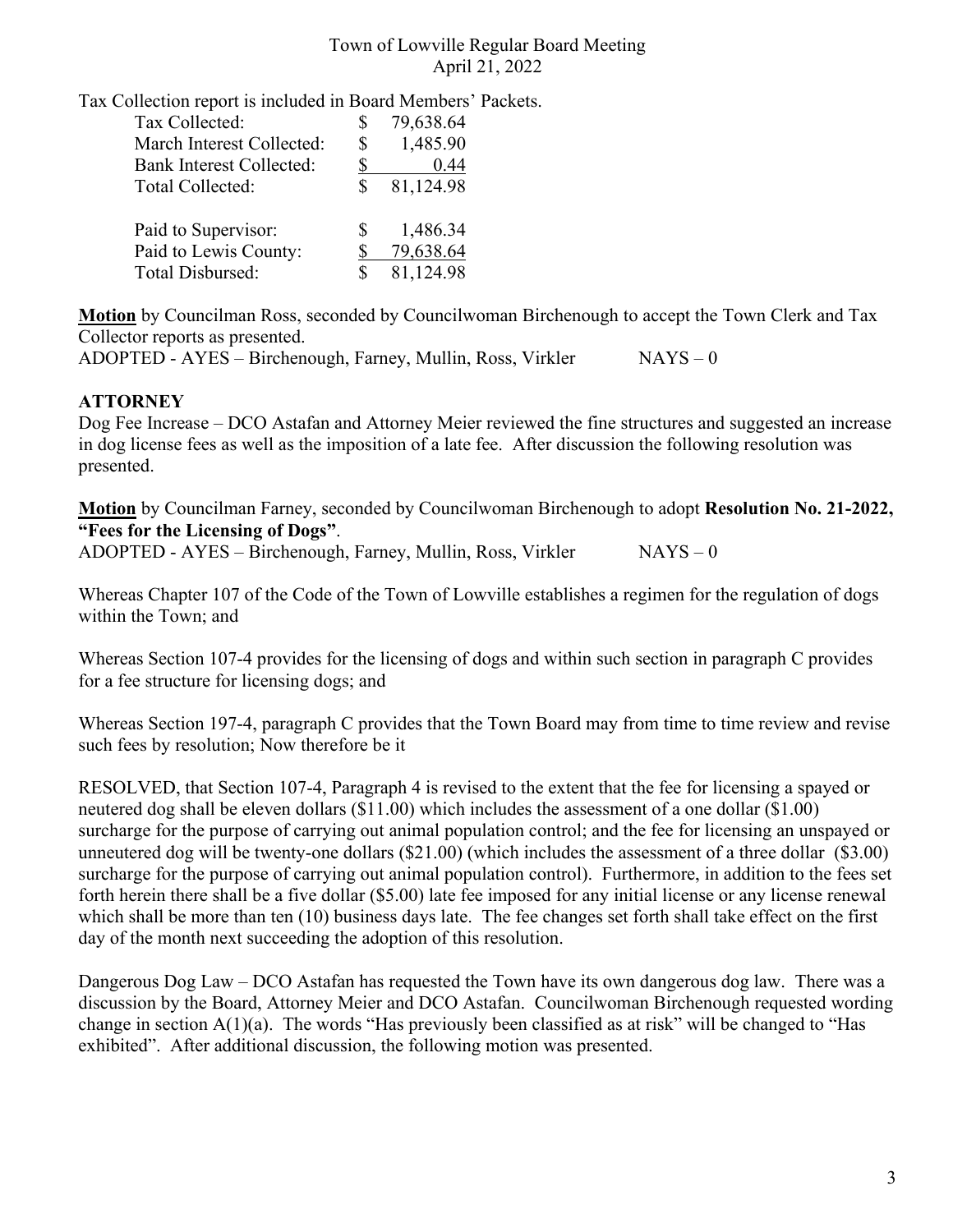**Motion** by Councilman Ross, seconded by Councilman Virkler to adopt **Resolution No. 22-2022, "Setting a Public Hearing for Local Law #2 of 2022, Dangerous Dog Control Law".** ADOPTED - AYES – Birchenough, Farney, Mullin, Ross, Virkler NAYS – 0

WHEREAS, the Town Board of the Town of Lowville, and each and every member thereof was presented with copies of a proposed Local Law entitled "Dangerous Dog Control Law of the Town of Lowville" and such copy of the proposed Local Law was placed upon the desks of the members of the Town Board at their regular meeting held on April 21, 2022; and

WHEREAS, Municipal Home Rule Law §10, paragraph 5 provides that the Town Board may not act upon such Local Law except after a public hearing held upon at least five days' notice, now therefore be it,

RESOLVED by the Town Board of the Town of Lowville that the public hearing for the above referenced proposed Local Law is set for the next regular meeting of the Town Board on May 19, 2022 at 10:00 a.m. at the Town Hall located at 5533 Bostwick Street, Lowville, New York 13367, and be it further

RESOLVED, that the Town Clerk is directed to publish notice of the public hearing in the official town newspaper and also post the notice of public hearing on the Town Clerk's bulletin board and the Town's website.

Comprehensive Plan – The County Planning Department will not review the joint comprehensive plan until the Town has accepted it. Zoning Officer Manning has reviewed the plan and made notes for the Board to review and consider. These were forwarded onto the Board members prior to the meeting. There was a brief discussion before Zoning Officer Manning was asked to join the meeting. Councilwoman Birchenough offered to collaborate with Z.O. Manning to streamline the plan. She would also like to have the plan available in a Word document to make editing easier. Clerk Murphy offered to contact the Tug Hill Commission to obtain this. No action taken.

## **RACOG**

Mickey Dietrich gave a brief update on the happenings at RACOG and the Tug Hill Commission. Friends of the Black River is applying for a Preserve NY Grant and requested the Town of Lowville sponsor the grant. The Tug Hill Commission will complete all of the paperwork and provide matching funds that are necessary.

## **SUPERINTENDENT OF HIGHWAYS/SPECIAL DISTRICTS**

- New meter and valves have been ordered for WD#3. The County will pay for the parts necessary for the new county highway garage building project. The town will complete the installation.

- The new garage doors are being installed. Upon completion, Superintendent Widrick will list the old doors for sale through the Constableville Auction Hall.

- Meter reading is complete.

- Dug out in front of the highway garage and installed stone. Paving is planned for late June/early July.

- Truck #11(2017 Mack) was damaged when the wing caught the edge of the payment. Bolts that mount the plow frame to the truck were sheared off. A hood, headlight, door and mirrors were also damaged. The insurance company was notified of the damages.

The potential for water run-off from the hospital building project was discussed. The Board would like an Intermunicipal Agreement (IMA) with the County to hold the Town harmless if the "run-off plan" fails. Attorney Meier will pursue.